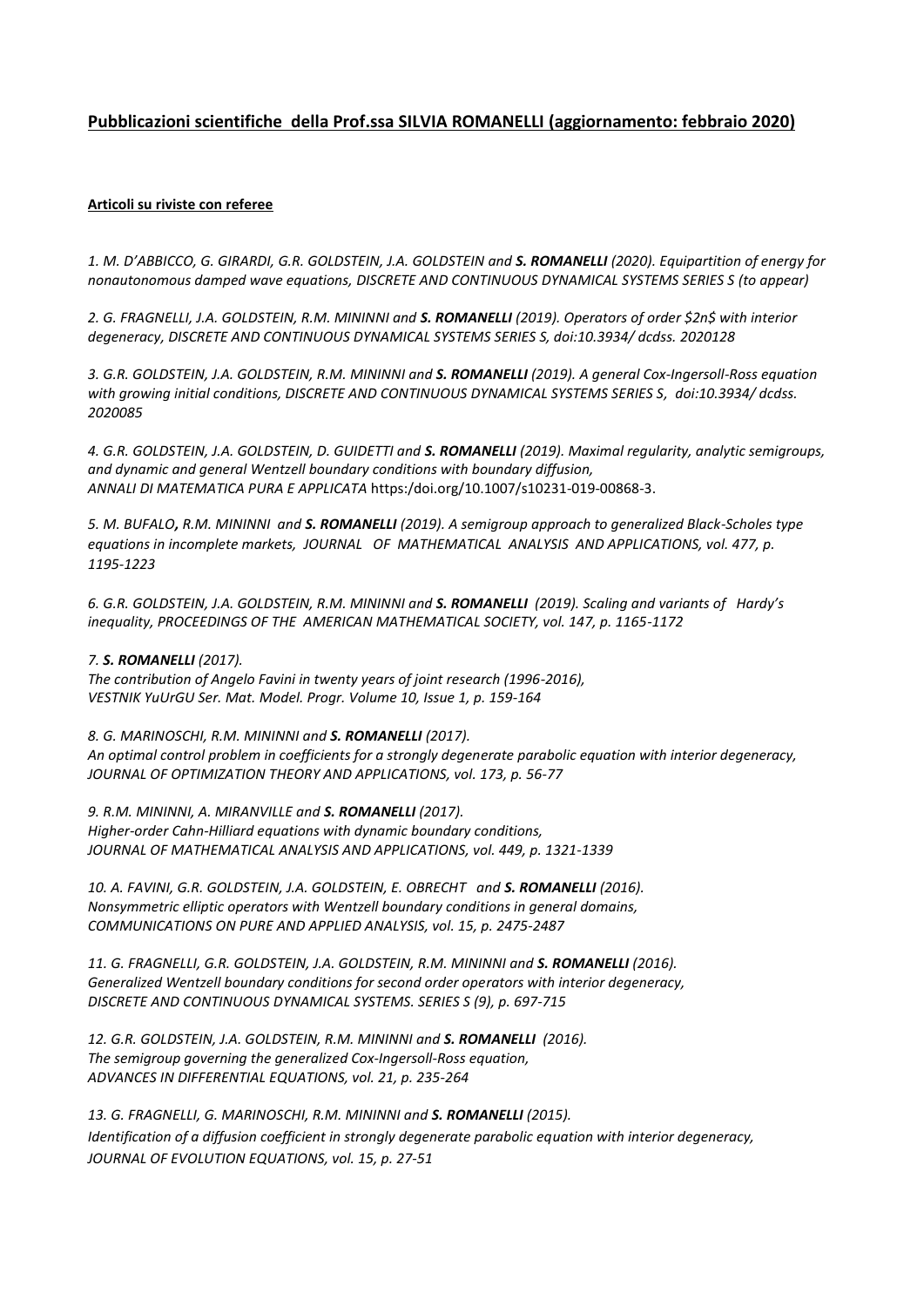*14. A. FAVINI, G.R. GOLDSTEIN, J.A. GOLDSTEIN and S. ROMANELLI (2014). Analytic Feller semigroups via hypergeometric series, AFRICAN DIASPORA JOURNAL OF MATHEMATICS, vol. 17, p. 1-9*

15. G.M. COCLITE, A. FAVINI, G.R. GOLDSTEIN, J.A. GOLDSTEIN and **S. ROMANELLI** (2014). *Continuous dependence in hyperbolic problems with Wentzell boundary conditions, COMMUNICATIONS ON PURE AND APPLIED ANALYSIS, vol. 13, p. 419-433*

#### *16. S. ROMANELLI (2014).*

*Goldstein-Wentzell boundary conditions: Recent results with Jerry and Gisele Goldstein, DISCRETE AND CONTINUOUS DYNAMICAL SYSTEMS, vol. 34, p. 749-760*

*17. G. FRAGNELLI, G.R. GOLDSTEIN, J.A. GOLDSTEIN and S. ROMANELLI (2012). Generators with interior degeneracy on spaces of L^2 type, ELECTRONIC JOURNAL OF DIFFERENTIAL EQUATIONS, vol. 2012, p. 1-30*

*18. A. FAVINI, G. R. GOLDSTEIN, J. A. GOLDSTEIN and S. ROMANELLI (2011). Selfadjointness of degenerate elliptic operators on higher order Sobolev spaces, DISCRETE AND CONTINUOUS DYNAMICAL SYSTEMS. SERIES S, vol. 4, p. 581-593*

*19. T. CLARKE, G. R. GOLDSTEIN, J. A. GOLDSTEIN and S. ROMANELLI (2011). The Wentzell telegraph equation: asymptotics and continuous dependence on the boundary conditions, COMMUNICATIONS IN APPLIED ANALYSIS, vol. 15, p. 313-324*

*20. A. FAVINI, G. R. GOLDSTEIN, J. A. GOLDSTEIN, E. OBRECHT and S. ROMANELLI (2010). Elliptic operators with general Wentzell boundary conditions, analytic semigroups and the angle concavity theorem, MATHEMATISCHE NACHRICHTEN, vol. 283, p. 1-18*

*21. A. FAVINI, G.R. GOLDSTEIN, J.A. GOLDSTEIN and S. ROMANELLI (2008). Wentzell boundary conditions in the nonsymmetric case, MATHEMATICAL MODELLING OF NATURAL PHENOMENA, vol. 3, p. 143-147,*

*22. G.M. COCLITE, A. FAVINI, G.R. GOLDSTEIN, J.A. GOLDSTEIN and S. ROMANELLI (2008). Continuous dependence on the boundary conditions for the Wentzell Laplacian, SEMIGROUP FORUM, vol. 77, p.101-108*

*23. A. FAVINI, G.RUIZ GOLDSTEIN, J.A. GOLDSTEIN and S. ROMANELLI (2008). Fourth order operators with general Wentzell boundary conditions, ROCKY MOUNTAIN JOURNAL OF MATHEMATICS, vol. 38, p. 445-460*

*24. J.A. GOLDSTEIN, R.M. MININNI and S. ROMANELLI (2007). Markov semigroups and groups of operators, COMMUNICATIONS ON STOCHASTIC ANALYSIS, vol. 1, No 2, p. 247-262, ISSN: 0973-9599*

*25. J.A. GOLDSTEIN, R.M. MININNI and S. ROMANELLI (2007). Markov semigroups and estimating functions, with applications to some financial models, COMMUNICATIONS ON STOCHASTIC ANALYSIS, vol. 1, No.3, p. 381-391*

26. A. FAVINI, G. RUIZ GOLDSTEIN, J.A. GOLDSTEIN and **S. ROMANELLI** (2007). *Classification of general Wentzell boundary conditions for fourth order operators in one space dimension, JOURNAL OF MATHEMATICAL ANALYSIS AND APPLICATIONS, vol. 333, p. 219-235*

*27. D. MUGNOLO and S. ROMANELLI (2007).* 

*Dynamic and generalized Wentzell node conditions for network equations, MATHEMATICAL METHODS IN THE APPLIED SCIENCES, vol. 30, p. 681-706*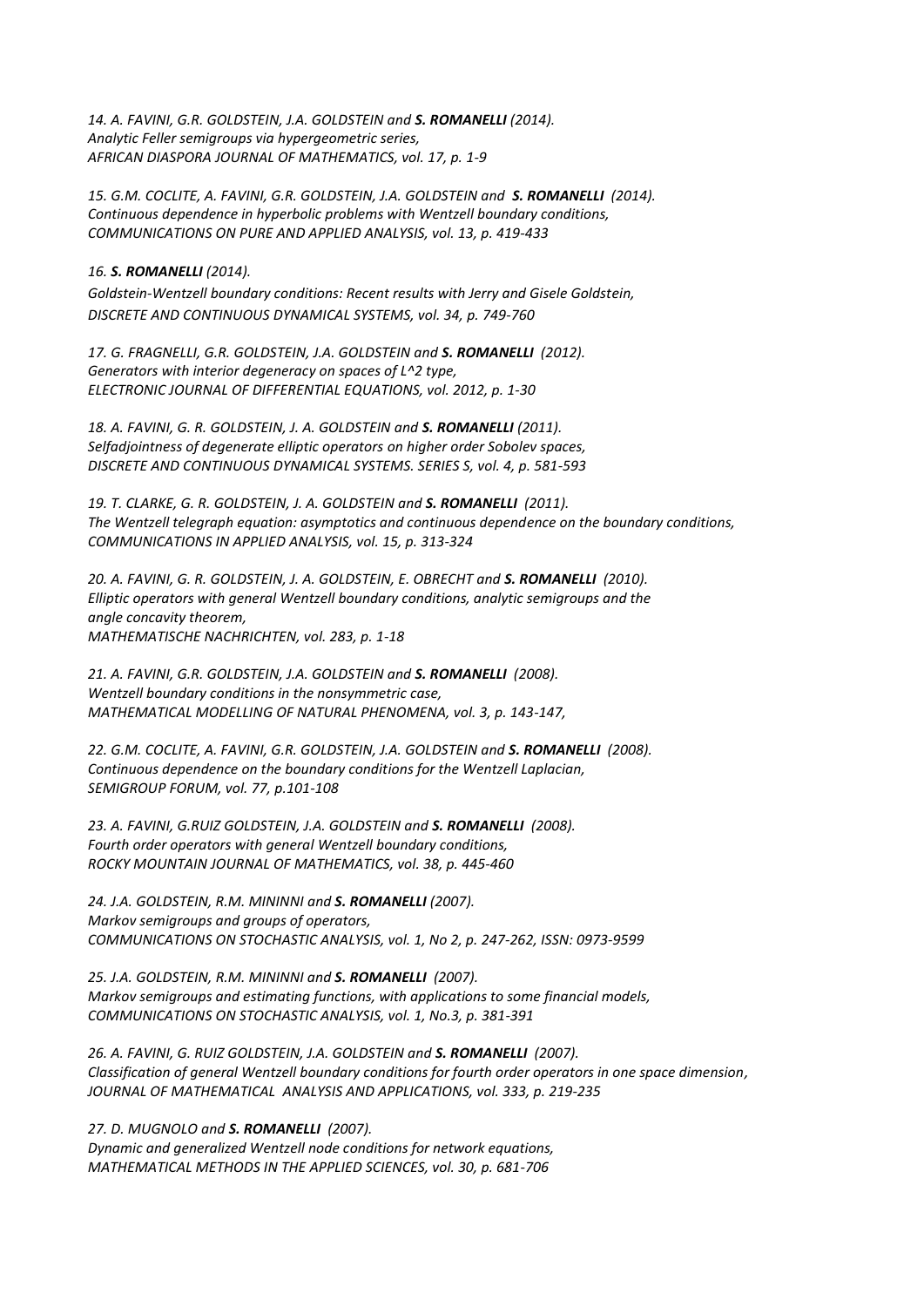*28. J.A. GOLDSTEIN, R.M. MININNI and S. ROMANELLI (2007). Generators of Feller semigroups with coefficients depending on parameters and optimal estimators, DISCRETE AND CONTINUOUS DYNAMICAL SYSTEMS, vol. B-8 (2) p. 511-527*

*29. S. ROMANELLI, A. FAVINI, G. R. GOLDSTEIN, J. A. GOLDSTEIN and K. TAIRA (2006). Degenerate elliptic operators with general boundary conditions and Feller semigroups, FAR EAST JOURNAL OF APPLIED MATHEMATICS, vol. 24, p. 1-22*

*30. A. FAVINI, G. RUIZ GOLDSTEIN, J.A. GOLDSTEIN and S. ROMANELLI (2006). The heat equation with nonlinear general Wentzell boundary condition, ADVANCES IN DIFFERENTIAL EQUATIONS, vol. 11, p. 481-510*

*31. D. MUGNOLO and S. ROMANELLI (2006).* 

*Dirichlet forms for general Wentzell boundary conditions, analytic semigroups, and cosine operator functions, ELECTRONIC JOURNAL OF DIFFERENTIAL EQUATIONS, vol. 118, p. 1-20*

*32. A. FAVINI, C.G. GAL, G. R. GOLDSTEIN, J. A. GOLDSTEIN and S. ROMANELLI (2005). The non-autonomous wave equation with general Wentzell boundary conditions, PROCEEDINGS OF THE ROYAL SOCIETY OF EDINBURGH. SECTION A. MATHEMATICS, vol. 135 A, p. 317-329*

33. A. FAVINI, G.R. GOLDSTEIN, J.A. GOLDSTEIN, E. OBRECHT and **S. ROMANELLI** (2003). *General Wentzell boundary conditions and analytic semigroups on W^{1.p}(0,1), APPLICABLE ANALYSIS, vol. 82 (9), p. 927-935*

*34. R. M. MININNI and S. ROMANELLI (2003). Martingale estimating functions for Feller diffusion processes generated by degenerate elliptic operators, JOURNAL OF CONCRETE AND APPLICABLE MATHEMATICS, vol. 1(3), p. 191-216*

*35. W. ARENDT, G. METAFUNE, D. PALLARA and S. ROMANELLI (2003). The Laplacian with Wentzell-Robin boundary conditions on spaces of continuous functions, SEMIGROUP FORUM, vol. 67, p. 247-261*

*36. A. FAVINI, G. R. GOLDSTEIN, J. A. GOLDSTEIN and S. ROMANELLI (2002). Boundary conditions, differential operators and analytic semigroups in C[0,1], BOLETIM DA SOCIEDADE PARANAENSE DE MATEMATICA, vol. 20, 1/2, p. 93-102*

*37. A. FAVINI, G. R. GOLDSTEIN, J. A. GOLDSTEIN and S. ROMANELLI (2002). Degenerate second order differential operators generating analytic semigroups in L^p and W^{1,p}, MATHEMATISCHE NACHRICHTEN, vol. 238, p. 78-102*

*38. A. FAVINI, G. R. GOLDSTEIN, J. A. GOLDSTEIN and S. ROMANELLI (2002). The heat equation with generalized Wentzell boundary conditions, JOURNAL OF EVOLUTION EQUATIONS, vol. 2, p. 1-19*

*39. S. ROMANELLI (2001).* 

*Diffusion processes, Feller semigroups and Wentzell boundary conditions, RIVISTA DI BIOLOGIA, vol. 94, p. 249-256*

*40. A. FAVINI, G. R. GOLDSTEIN, J.A. GOLDSTEIN and S. ROMANELLI (2001). Nonlinear boundary conditions for nonlinear second order differential operators on C[0,1], ARCHIV DER MATHEMATIK, vol.76, p. 391-400*

*41. E. CITO, G.R. GOLDSTEIN, J.A. GOLDSTEIN and S. ROMANELLI (2001). The Favard class for a parabolic problem with Wentzell boundary conditions, APPLICABLE ANALYSIS, vol. 78 (1-2), p. 43-54*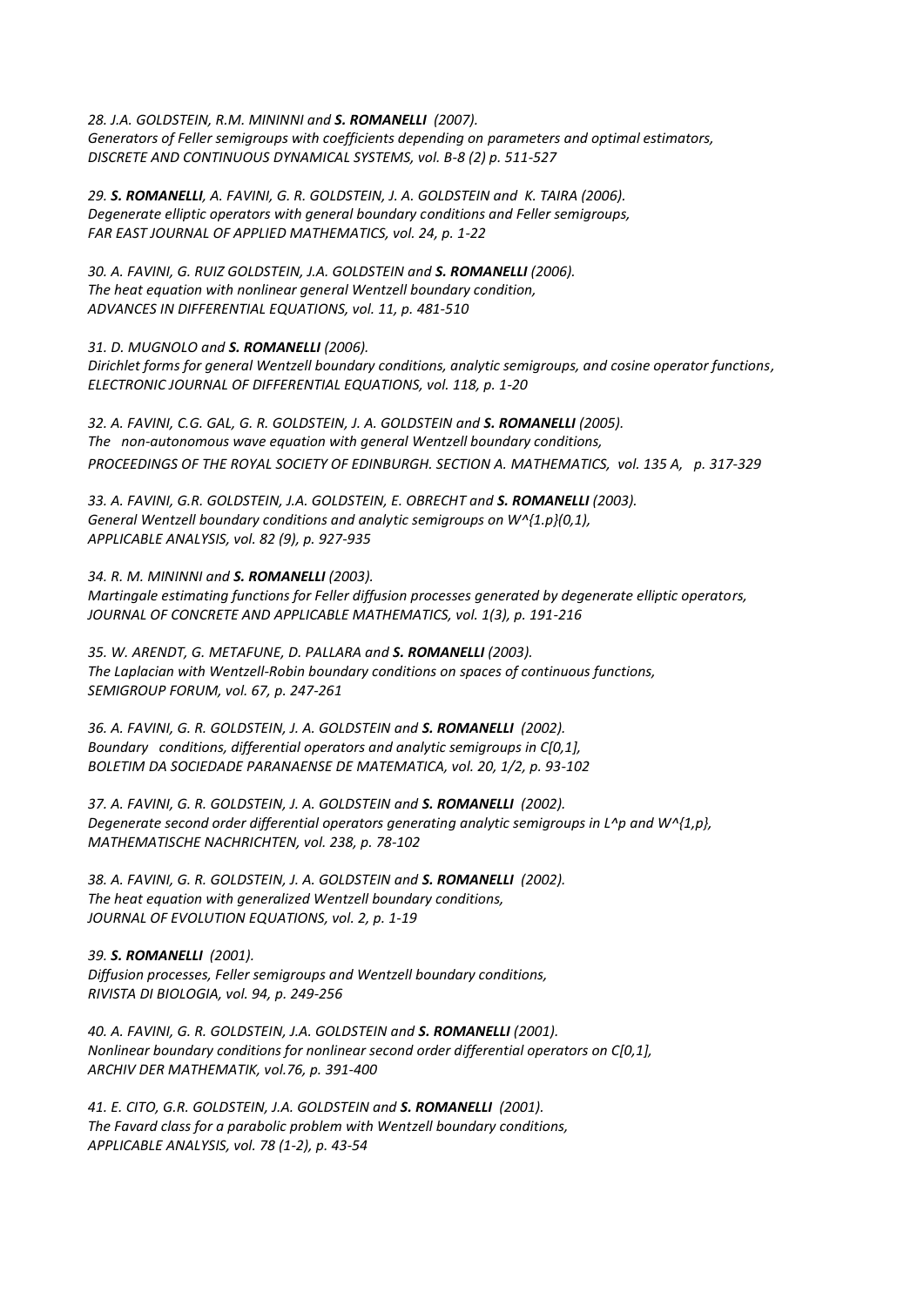*42. K. TAIRA, A. FAVINI and S. ROMANELLI (2001).* 

*Feller semigroups and degenerate elliptic operators with Ventcel\' boundary conditions, STUDIA MATHEMATICA, vol. 145 (1), p. 17-53*

*43. A. FAVINI, G.R. GOLDSTEIN, J.A. GOLDSTEIN and S. ROMANELLI (2000). C\_0 Semigroups generated by second order differential operators with general Wentzell boundary conditions, PROCEEDINGS OF THE AMERICAN MATHEMATICAL SOCIETY, vol. 128, p. 1981-1989*

*44. K.TAIRA, A. FAVINI and S. ROMANELLI (2000). Feller semigroups generated by degenerate elliptic operators, SEMIGROUP FORUM, vol. 60, p. 296-309*

*45. A. FAVINI*, *J.A. GOLDSTEIN and S.ROMANELLI (1999) Analytic semigroups on L^p\_w(0,1) and on L^p (0,1) generated by some classes of second order differential operators, TAIWANESE JOURNAL OF MATHEMATICS, vol. 3, p.181-210* 

*46. A. FAVINI and S. ROMANELLI (1998). Analytic semigroups on C[0,1] generated by some classes of second order differential operators, SEMIGROUP FORUM, vol. 56, p. 362-372*

*47. G.R. GOLDSTEIN, J.A. GOLDSTEIN and S. ROMANELLI (1998). A new approach to the analyticity of some classes of one-parameter semigroups in weighted- L^p space, JOURNAL OF MATHEMATICAL ANALYSIS AND APPLICATIONS, vol. 226, p. 393-413*

*48. V. BARBU, A. FAVINI and S. ROMANELLI (1996). Degenerate evolution equations and regularity of their associated semigroups, FUNKCIALAJ EKVACIOJ, vol. 39, p. 421-448*

*49. R. NAGEL, G. NICKEL and S. ROMANELLI (1996). Identification of extrapolation spaces for unbounded operators, QUAESTIONES MATHEMATICAE, vol. 19, p. 83-100*

*50. S. ROMANELLI (1992). Universal Korovkin closures with respect to linear operators on commutative Banach algebras, MATHEMATICA JAPONICA, vol. 37, p. 427-443*

*51. F. ALTOMARE and S. ROMANELLI (1992). On some classes of Lototsky -Schnabl operators, NOTE DI MATEMATICA, vol. 12, p. 1-13*

*52. M. PANNENBERG and S. ROMANELLI (1991).* 

*Korovkin approximation of operators in commutative Banach algebras, ATTI DEL SEMINARIO MATEMATICO E FISICO DELL'UNIVERSITA' DI MODENA, vol. XXIX, p. 387-399*

*53. S. ROMANELLI (1991). Ergodic subspaces related to operator semigroups, BULLETIN OF THE POLISH ACADEMY OF SCIENCES. MATHEMATICS, vol. 39, p.191-198*

*54. S. ROMANELLI (1989).* 

*Determining subspaces for discrete - type linear forms on commutative Banach algebras, RENDICONTI DEL CIRCOLO MATEMATICO DI PALERMO, serie II, vol. XXXVIII, p. 455-479*

*55. S. ROMANELLI (1986).* 

*A generalized notion of almost periodicity in connection with vector means and compactifications, BOLLETTINO DELL'UNIONE MATEMATICA ITALIANA (6) vol. 5-B, p. 639-659*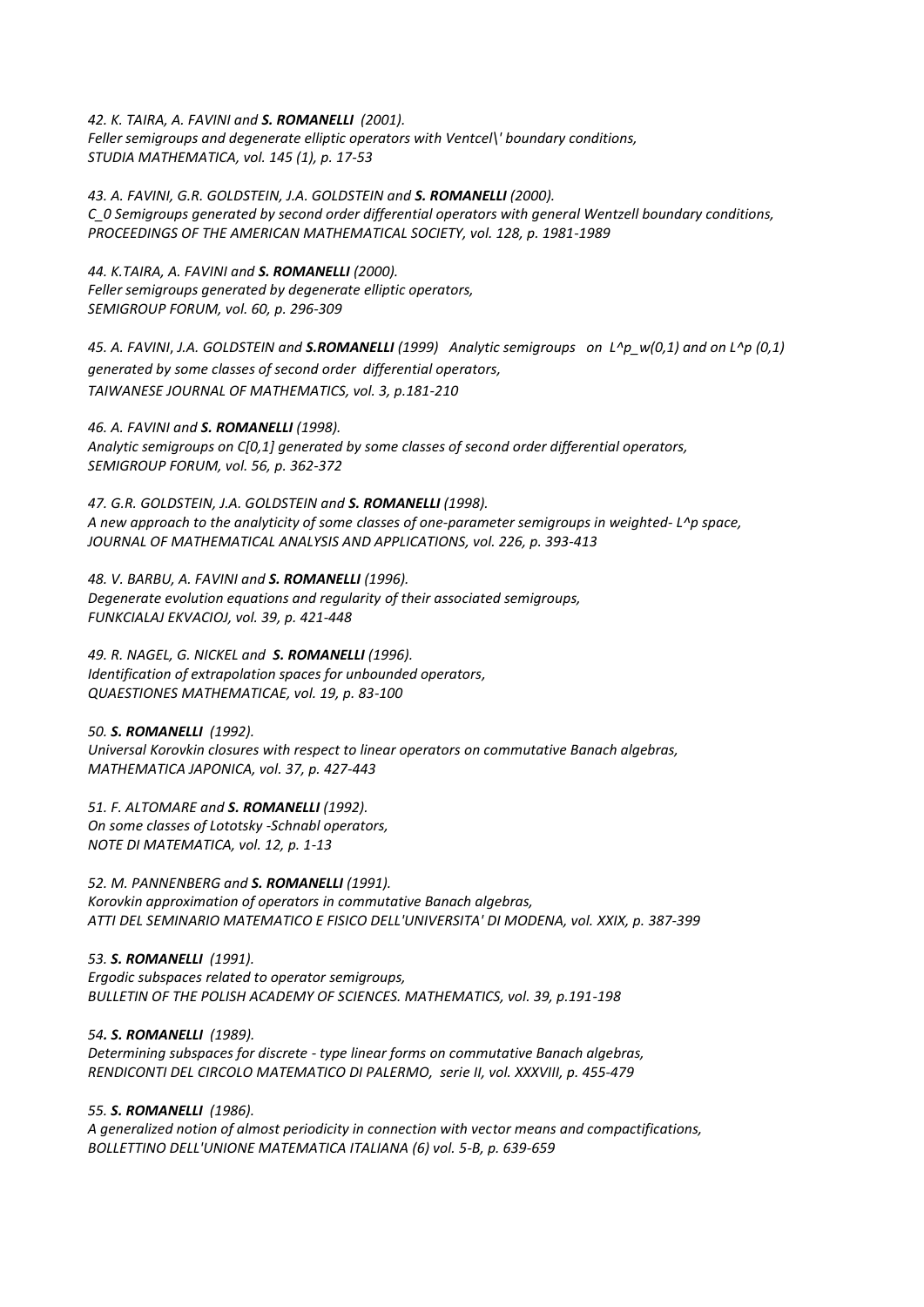*56. S. ROMANELLI (1980). Funzioni quasi periodiche rispetto a sottogruppi e corrispondenti medie invarianti, RENDICONTO DELL'ACCADEMIA DELLE SCIENZE FISICHE E MATEMATICHE, serie IV, vol. XLVIII, p. 337-355*

#### **Contributi in volume con referee**

*57. G.R. GOLDSTEIN, J.A. GOLDSTEIN, D. GUIDETTI and S. ROMANELLI (2020). The fourth order Wentzell heat equation, in: J. BANASIAK et al. Editors, Semigroups of Operators: Theory and Applications SOTA Springer (to appear)*

*58. G. FRAGNELLI, G. MARINOSCHI, R.M. MININNI and S. ROMANELLI (2014). A Control Approach for an Identification Problem Associated to a Strongly Degenerate Parabolic System with Interior Degeneracy, in: A. FAVINI, G. FRAGNELLI and R.M. MININNI Editors, New Prospects in Direct, Inverse and Control Problems for Evolution Equations, Springer INdAM Series, vol.10, Springer International Publishing Switzerland, p. 121-139* 

*59. G. FRAGNELLI, G.R. GOLDSTEIN, J.A. GOLDSTEIN and S. ROMANELLI (2013). Asymptotic parabolicity for strongly damped wave equations, in: H. HOLDEN, B. SIMON and G. TESCHL Editors, Spectral Analysis, Differential Equations and Mathematical Physics: A Festschrift in Honor of Fritz Gesztesy's 60th Birthday, Proceedings of Symposia in Pure Mathematics, vol. 87, American Mathematical Society, p. 119-131* 

*60. G. M. COCLITE, A. FAVINI, C.G. GAL, G. R. GOLDSTEIN, J.A. GOLDSTEIN, E. OBRECHT and S. ROMANELLI (2009). The role of Wentzell boundary conditions in linear and nonlinear analysis, in: S. SIVASUNDARAN Editor, Advances in Nonlinear Analysis: Theory, Methods and Applications, Cambridge Scientific Publishers, vol. 3, p. 279-292*

### *61. J.A. GOLDSTEIN, R.M., MININNI and S. ROMANELLI (2008).*

*A new explicit formula of the Black-Merton-Scholes equation, in: A.N. SENGUPTA and P. SUNDAR Editors, Infinite Dimensional Stochastic Analysis in Honor of Hui-Hsiung Kuo, Quantum Probability and White Noise Analysis, World Scientific Publishers Singapore, vol. XXII, p. 226-235*

*62. A. FAVINI, G.R. GOLDSTEIN, J.A. GOLDSTEIN and S. ROMANELLI (2006). Fourth order ordinary differential operators with general Wentzell boundary conditions, in: A.FAVINI and A. LORENZI Editors, Differential Equations: Direct and Inverse Problems, Chapman & Hall/CRC, Boca Raton, vol. 251, p. 61-74*

### *63. S. ROMANELLI (2004). Degenerate elliptic operators and analytic semigroups, in: S. ROMANELLI, R.M. MININNI, S. LUCENTE Editors, Interplay between (C\_0)-Semigroups and PDEs: Theory and Applications, Aracne editrice, Roma p. 197-211*

*64. S. ROMANELLI (2003). An interplay between Determinism and One-Parameter Semigroups: theoretical aspects and applications, in: G. PELLEGRINI et al. Editors, Determinism, Holism and Complexity, Springer New York, p. 133-139*

*65. A. FAVINI, G.R. GOLDSTEIN, J.A. GOLDSTEIN, E. OBRECHT and S. ROMANELLI (2003). The Laplacian with generalized Wentzell boundary conditions, in: M. IANNELLI and G. LUMER Editors, Evolution Equations: Applications to Physics, Industry, Life Sciences and Economics - EVEQ 2000, Birkhauser, p. 169-180* 

*66. A. FAVINI, G. R. GOLDSTEIN, J. A. GOLDSTEIN and S. ROMANELLI (2001). The one dimensional wave equation with Wentzell boundary conditions, in: S. AIZICOVICI and N.H. PAVEL Editors, Differential Equations and Control Theory, M. Dekker, New York, p. 139-145*

*67. A. FAVINI, G.R. GOLDSTEIN, J.A. GOLDSTEIN and S. ROMANELLI (2000).*

*On some classes of differential operators generating analytic semigroups, in: G. LUMER and L. WEIS Editors, Evolution Equations and their Applications in Physical and Life Sciences, M. Dekker, New York, p. 105-120*

*68. A. FAVINI, G.R. GOLDSTEIN, J.A. GOLDSTEIN and S. ROMANELLI (2000). Generalized Wentzell boundary conditions and analytic semigroups in C[0,1], in: A. V. BALAKRISHNAN Editor, Semigroups of Operators: Theory and Applications, PNLDE 42 Birkhauser, Basel, p. 125-130*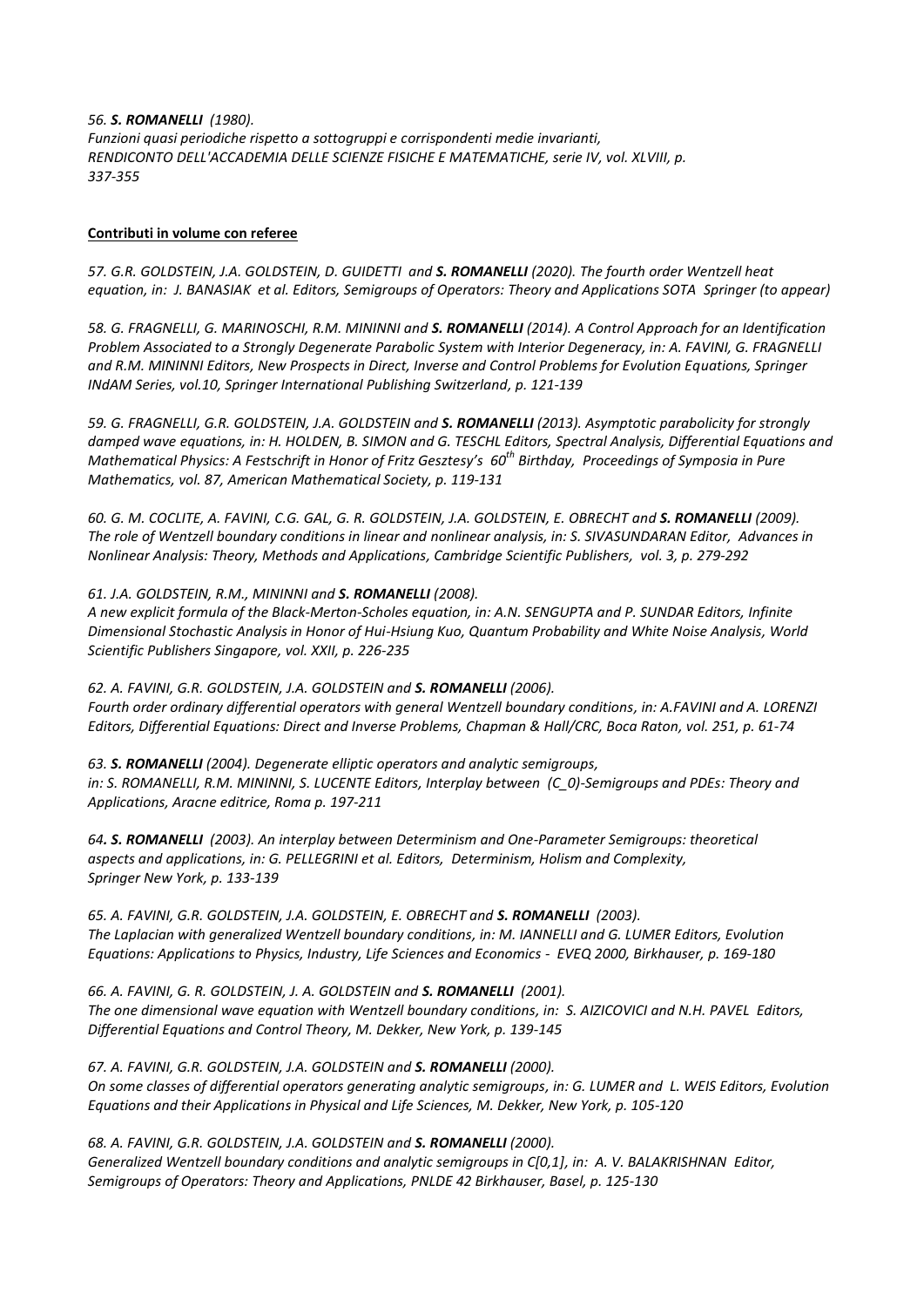## *69. M. CAMPITI, G. METAFUNE, D. PALLARA and S. ROMANELLI (2000).*

*Semigroups for ordinary differential operators, in: K.J. ENGEL, R. NAGEL, One-parameter Semigroups for Linear Evolution Equations, Springer Verlag, Berlin, p. 382-404,*

## *70. A. FAVINI, J.A. GOLDSTEIN and S. ROMANELLI (1997).*

*An analytic semigroup associated to a degenerate evolution equation, in: GOLDSTEIN J.A., GRETSKY N.E., UHL J.J. Jr.. Editors, Stochastic Processes and Functional Analysis, M. Dekker, New York, vol. 186, p. 85-100*

## *71. A. FAVINI and S. ROMANELLI (1997).*

*Degenerate second order operators as generators of analytic semigroups on C[0,+\infty] or on L^p\_{\alpha ^- {\frac{1}{2}}}(0,+\infty), in: D. STANCU et al. Editors, Approximation and Optimization, Transilvania Press, Volume II, p. 93-100*

## *72. A. ATTALIENTI and S. ROMANELLI (1995).*

*On some classes of analytic semigroups on C([a,b]) related to R or Gamma admissible mappings, in: G. FERREYRA, G.R. GOLDSTEIN and F. NEUBRANDER Editors, Evolution Equations, Lecture Notes in Pure and Applied Mathematics. M. Dekker, New York, vol. 168, p. 29-34*

## *73. S. ROMANELLI (1989).*

*Almost periodic subspaces related to operator semigroups, in: PH. CLEMENT et al. Editors, Semigroup Theory and Applications, Lecture Notes in Pure and Applied Mathematics, M. Dekker, New York, vol. 116, p. 353-366*

### *74. S. ROMANELLI (1989).*

*Convergence of nets of positive linear forms on commutative Banach algebras, in: P.L. PAPINI Editor, Functional Analysis and Approximation, Pitagora Editrice, Bologna, p. 256-267*

## *75. S. ROMANELLI (1988).*

*A Godement - type decomposition for positive definite functions, in: P. EYMARD and J.P. PIER Editors, Harmonic Analysis, Lecture Notes in Mathematics, Springer Verlag, Berlin, vol. 1359, p. 242-251*

### **Altre pubblicazioni**

*76. G.R. GOLDSTEIN, J.A. GOLDSTEIN, R.M. MININNI and S. ROMANELLI (in preparazione)*

*77. C.G. GAL, G.R. GOLDSTEIN, J.A. GOLDSTEIN and S. ROMANELLI Fredholm alternative, nonlinear elliptic operators and Wentzell boundary conditions (preprint).*

### *78. R.M. MININNI and S. ROMANELLI (2005)*

*Alternative approaches for the estimates of diffusion processes generated by two parameter elliptic operators,* Rapp. N. 33/2005 Dipartimento di Matematica, Universita' degli Studi di Bari

*79. S. ROMANELLI, R.M. MININNI and S. LUCENTE Editors (2004), Interplay between (C\_0)-semigroups and PDEs: theory and applications. Aracne editrice, Roma*

*80. G.R. GOLDSTEIN, R. NAGEL and S. ROMANELLI Editors (2003), Evolution Equations, Lecture Notes in Pure and Applied Mathematics, M. Dekker, New York*

*81. K. TAIRA, A. FAVINI and S. ROMANELLI (2001). Existence of Feller semigroups with discontinuous coefficients,*  Rapp. n.17/2001 Dipartimento Interuniversitario di Matematica, Universita' degli Studi di Bari